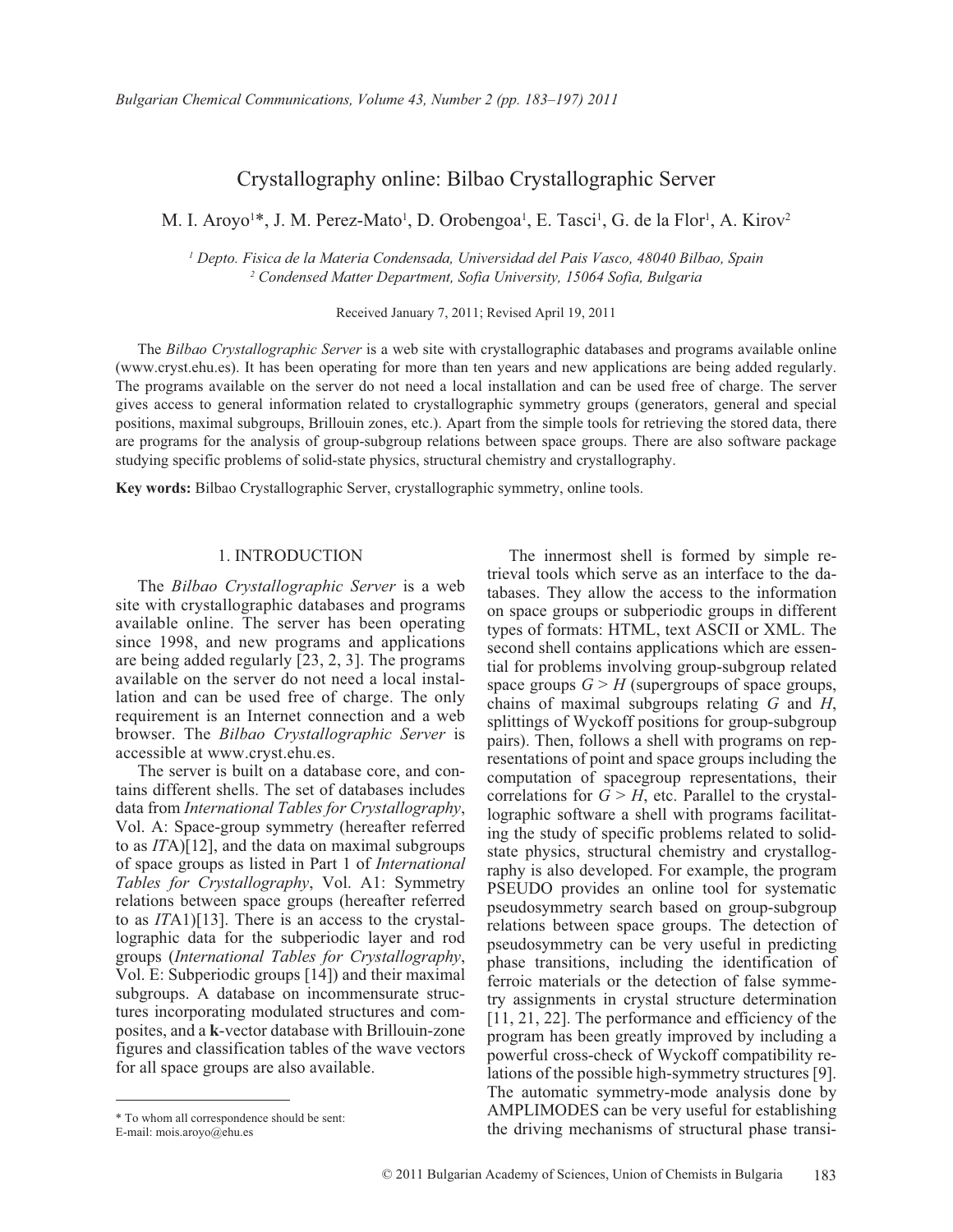tions or the fundamental instabilities at the origin of the distorted phases [25, 26]. Given the high- and the low-symmetry structure the program determines the atomic displacements that relate them, defines a basis of symmetry-adapted modes, and calculates the amplitudes and polarization vectors of the distortion modes of different symmetry frozen in the structure. In that shell one can also find a computer program that calculates the phonon extinction rules for inelastic neutron scattering experiments. Given the space group and the phonon symmetry specified by the wave vector, NEUTRON [17] examines the inelastic neutron scattering activity of the corresponding phonons for all possible types of scattering vectors. The systematic selection rules are also useful in the interpretation of the results of thermal diffuse scattering.

The aim of the present contribution is to report on the different databases and basic programs of the server related to the crystallographic groups, their group-subgroup relations and representations. Part of these databases and programs have been already described in [2, 3], and here we follow closely these presentations. They are completed by the description of the new developments until 2010. The presentation of the relevant databases and retrieval tools that access the stored crystallographic symmetry information is given in Section 2. The discussion of the accompanying applications related to group-subgroup and group-supergroup relations between space groups can be found in Section 3. The Section 4 introduces the basic programs for representations of crystallographic groups available on the Bilbao Crystallographic Server.

### 2. SPACE-GROUPS DATABASES AND RETRIEVAL TOOLS

The databases form the core of the Bilbao Crystallographic Server and the stored information is used by all computer programs available on the server. The space-group database includes information on the following symmetry items: generators and representatives of the general position of each space group specified by its *IT*A number and Hermann-Mauguin symbol; special Wyckoff positions including the Wyckoff letter, Wyckoff multiplicity, the site-symmetry group and the set of coset representatives, as given in *IT*A; the Reflection conditions including the general and special conditions. The programs and databases of the Bilbao Crystallographic Server use specific settings of space groups (hereafter referred to as standard or default settings) that coincide with the conventional space-group descriptions found in *IT*A. For space groups with more than one description in *IT*A, the following settings are chosen as standard: unique axis b setting, cell choice 1 for monoclinic groups, hexagonal axes setting for rhombohedral groups, and origin choice 2 (origin in  $\overline{1}$ ) for the centrosymmetric groups listed with respect to two origins in *IT*A. The data from the databases can be accessed using the simple retrieval tools that use as input the number of the space group (*IT*A numbers). There is also a possibility to select the group from a table with *IT*A numbers and Hermann-Mauguin symbols. The output of the program GENPOS contains the list with the generators or the general positions and provides the possibility to obtain the same data in different settings either by specifying the transformation matrix to the new basis or selecting one of the 530 settings listed in Table 4.3.2.1 of *IT*A. The list with the Wyckoff positions for a given space group in different settings can be obtained using the program WYCKPOS. The Wyckoff-position representatives for the non-standard settings of the space groups are specified by the transformed coordinates of the representatives of the corresponding default settings. The program NORMALIZER gives access to the data on the Euclidean and affine normalizers of space groups (*cf*. Part 15 of *IT*A) specified by a set of coset representatives of their decomposition with respect to the space groups. The assignments of the Wyckoff positions to Wyckoff sets are retrieved by the program WYCKSETS (*cf*. Table 14.2.3.2 of *IT*A).

#### *2.1. Database on maximal subgroups*

All maximal non-isomorphic subgroups and maximal isomorphic subgroups of indices 2, 3 and 4 of each space group can be retrieved from the database using the program MAXSUB<sup>1</sup>. Each subgroup *H* is specified by its *IT*A number, the index in the group *G* and the transformation matrix-column pair (P, p) that relates the default bases **a′**, **b′**, **c′** of *H* and **a**, **b**, **c** of *G*:

$$
(\mathbf{a}', \mathbf{b}', \mathbf{c}') = (\mathbf{a}, \mathbf{b}, \mathbf{c}) P \tag{2.1.1}
$$

The column  $p = (p_1, p_2, p_3)$  of coordinates of the origin  $O_H$  of *H* is referred to the coordinate system of *G*.

The different maximal subgroups are distributed in classes of conjugate subgroups. For certain applications it is necessary to represent the subgroups *H* as subsets of the elements of *G*.This is achieved by an option in MAXSUB which transforms the gener-

<sup>&</sup>lt;sup>1</sup> A subgroup  $H \leq G$  is maximal if no subgroup *Z* exists for which  $H < Z < G$  holds.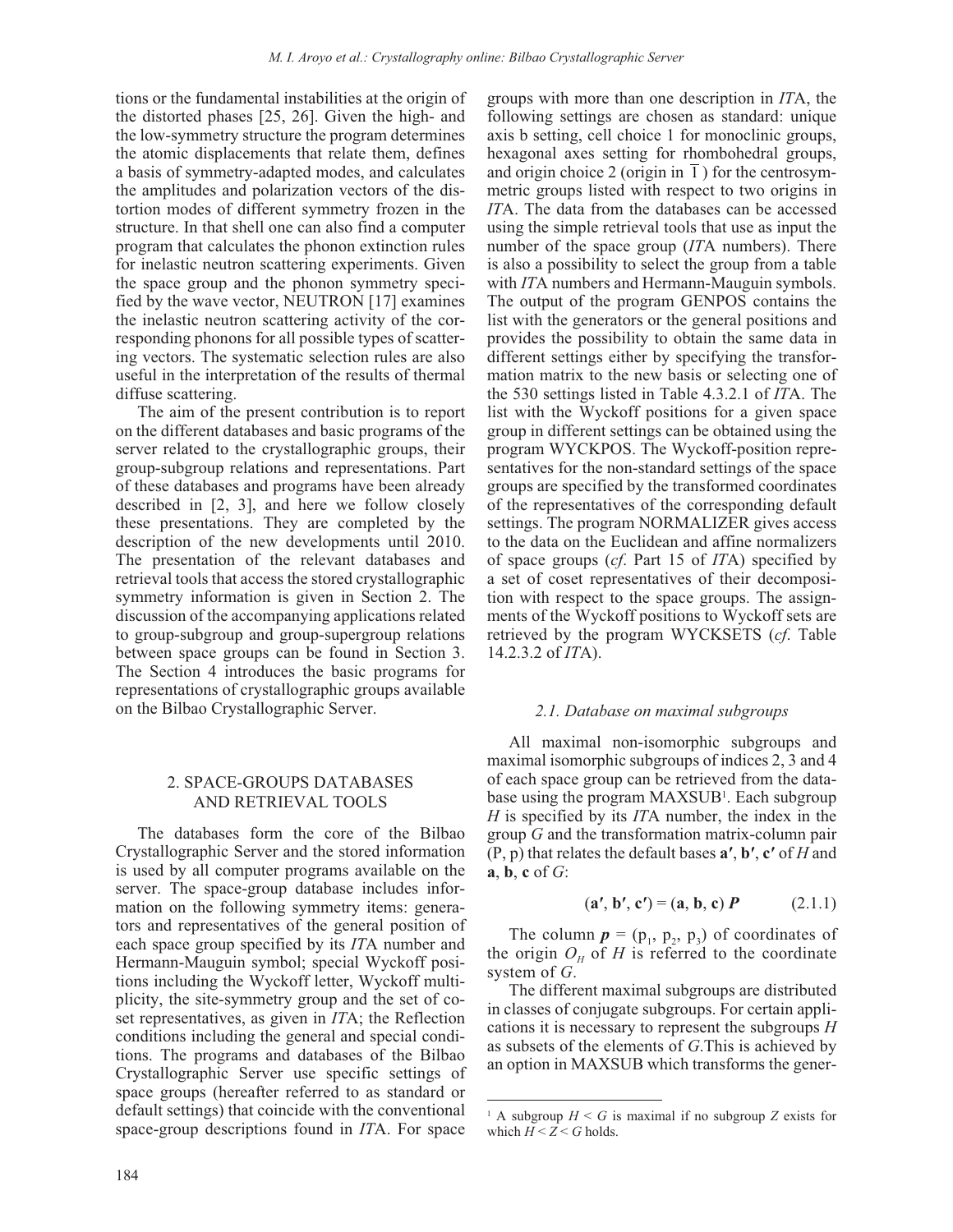al-position representatives of *H* by the corresponding matrix-column pair  $(P, p)^{-1}$  to the coordinate system of *G*. A link provides the splittings of all Wyckoff positions of *G* with respect to those of *H*.

Maximal subgroups of index higher than 4 have indices p,  $p^2$  or  $p^3$ , where p is a prime. They are isomorphic subgroups and are infinite in number. In *IT*A1 the isomorphic subgroups are listed not individually but as members of series under the heading 'Series of maximal isomorphic subgroups'. The program SERIES provides the access to the database of maximal isomorphic subgroups of the *Bilbao Crystallographic Server*. Apart from the parametric *IT*A1 descriptions of the series, its output provides the individual listings of all maximal isomorphic subgroups of indices as high as 27 for all space groups except for the cubic ones where the index is 125. The format and content of the subgroup data are similar to those of MAXSUB access tool. In addition, there is a special tool (under 'define a maximal index' on the SERIES web form) that permits the online generation of maximal isomorphic subgroups of any index up to 131 for all space groups. (Note that these data are only online generated and do not form part of the (static) database on isomorphic subgroups.)

#### *2.2. Subperiodic groups*

Recently, we have started with the development of a database for the subperiodic groups with symmetry information as listed in *International Tables for Crystallography* Vol. E: Subperiodic Groups [14]. For the moment the *Bilbao Crystallographic Server* provides a free online access to a database for the layer and rod groups including generators, general and special positions. The structure of this database and the retrieval programs are similar to the *IT*A database. In addition, the complete information on maximal subgroups of layer groups [5] and rod groups is made available: Similar to the *IT*A1 database, all maximal non-isotypic subgroups as well as maximal isotypic subgroups of index 2, 3 and 4 are listed individually. The conjugacy relations of the subgroups in the original group are indicated. The transformation to the conventional coordinate system of the subgroup is available as a  $3\times3$  matrix for the change of basis and a column for the origin shift. Each subgroup can be further specified by its general-position representatives referred to the basis of the group. The symmetry information has been stored in a provisional CIF-format. For the extension of the existing CIF-core dictionary a list of data names has been developed which refer to the specific requirements of the subgroup tables of the layer groups.

## *2.3. Brillouin zones and wave-vectors classification*

The determination, classification, labeling and tabulation of irreducible representations (irreps) of space groups is based on the use of wave vectors **k**. The **k**-vector database available on the *Bilbao Crystallographic Server* contains figures of the Brillouin zones and tables which form the background of a classification of the irreps of all 230 space groups. In this compilation the symmetry properties of the wave vectors are described by the so-called reciprocal-space groups which are isomorphic to symmorphic space groups [27], see also [4]. This isomorphism allows the application of crystallographic conventions in the classification of the wave vectors (and henceforth in the irreps of the space groups). For example, the different symmetry types of **k**-vectors correspond to the different kinds of point orbits (Wyckoff positions) in the symmorphic space groups; the unit cells with the asymmetric units given in *IT*A can serve as Brillouin zones and representation domains, *etc*. The advantages of the reciprocal-space group approach compared to the traditional schemes of wave-vector classification can be summarized as follows:

• The asymmetric units given in *IT*A serve as representation domains which are independent of the different shapes of the Brillouin zones for different ratios of the lattice parameters.

• For the non-holohedral groups the representation domain is obtained from that of the corresponding holohedral group by extending the parameter ranges, not by introducing differently labeled special wave vector points, lines or planes of symmetry.

• A complete list of the special sites in the Brillouin zone is provided by the Wyckoff positions of *IT*A. The site symmetry of *IT*A corresponds to the little co-group of the wave vector; the number of branches of the star of the wave vector follows from the multiplicity of the Wyckoff position.

• All wave-vector stars giving rise to the same type of irreps are related to the same Wyckoff position and designated by the same Wyckoff letter.

The available figures and the wave-vector data based on the reciprocal-space group symmetry are compared with the representation domains and the k-vector tables of the widespread tables of spacegroup representations by Cracknell, Davies, Miller and Love [10] (hereafter referred to as CDML). The retrieval tool KVEC of the k-vector database uses as input the *IT*A-number of the space group. The output contains wave-vector tables and figures. There are several sets of figures and tables for the same space group when its Brillouin-zone shape depends on the lattice parameters of the reciprocal lattice. The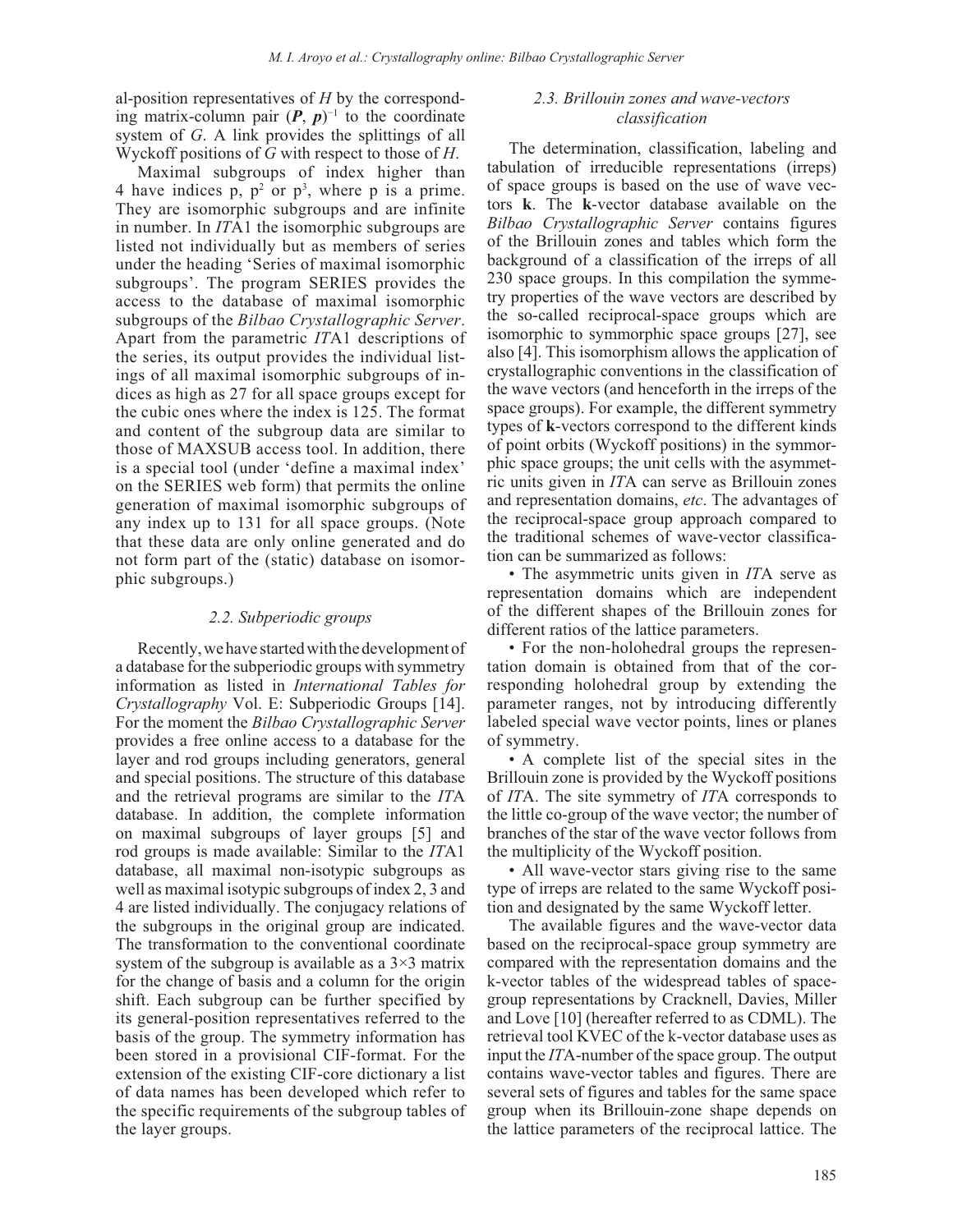**k**-vector data are the same for space groups of the same arithmetic crystal class.

In the tables, the **k**-vector data as listed by CDML are compared with the Wyckoff-position description as given in *IT*A. Each **k**-vector type is specified by its label and coordinates as listed in CDML. The corresponding Wyckoff positions are described by their Wyckoff letters, multiplicities, and site symmetry groups. Their parameter description contains also the parameter ranges chosen in such a way that each orbit of the Wyckoff position of *IT*A, *i.e.* also each **k**-orbit, is listed *exactly once*. No ranges for the parameters are listed in CDML. Symmetry points, lines of symmetry or planes of CDML which are related to the same Wyckoff position are grouped together. The wave-vector coordinates of CDML refer always to primitive basis irrespective whether the conventional description of the space group is with respect to a centred or primitive basis. For that reason, in the case of space groups with centred lattices the wave-vector coordinates with respect to a basis that is dual to the conventional basis in direct space are also included in the tables. (For space groups with primitive lattices, the wave-vector coordinates referred to a primitive basis coincide with those referred to the dual basis.)

An additional tool allows the complete characterization of any wave vector of the reciprocal space (not restricted to the first Brillouin zone): given the **k**-vector coordinates referred either to primitive (CDML) or conventional dual basis, the program assigns the **k**-vector to the corresponding wavevector symmetry type, specifies its CDML label, calculates the little co-group and the arms of the **k**vector stars. In the figures, the Brillouin zones of CDML and the conventional unit cells of *IT*A are displayed. The asymmetric units play the role of the representation domains of the Brillouin zones and they are chosen often in analogy to those of *IT*A. The names of **k**-vector points, lines, and planes of CDML are retained in this listing. New names have been given only to points and lines which are not listed in CDML.

#### **Example: Brillouin zones and special k-vec-**

**tors of the arithmetic crystal class**  $\overline{4m21}$ . The following example illustrates the relation between the traditional and the reciprocal-space group descriptions of the wave-vector types of space-group irreps. The included figures and tables form part of the output of the access tool KVEC.

The are two space groups belonging to the arithmetic crystal class  $\overline{4}m2I$ :  $I\overline{4}m2 - D_{2d}^{9}$  (119) and  $I\overline{4}c2 - D_{10}^{10}$  (120). The k-yector types of that arith- $I\overline{4}c2 - D_{2d}^{10}(120)$ . The k-vector types of that arithmetic crystal class are described with respect to the corresponding reciprocal space group which is isomorphic to  $I42m(121)$ . Depending on the relations between the lattice constants *a*, *b* and *c*, there are two topologically different bodies of the Brillouin



**Fig. 1.** Brillouin zone, asymmetric unit and representation domain of CDML for the arithmetic crystal class  $\overline{4}m21$ :  $c > a$ : space groups  $I\overline{4}m2 - D_{2d}^9(119)$  and  $I\overline{4}m2 - D_{2d}^{10}(120)$ ; reciprocal-space group  $I\overline{4}2m^*$ , No. 121:  $c^* < a^*$ . The representation domain of CDML is different from the asymmetric unit.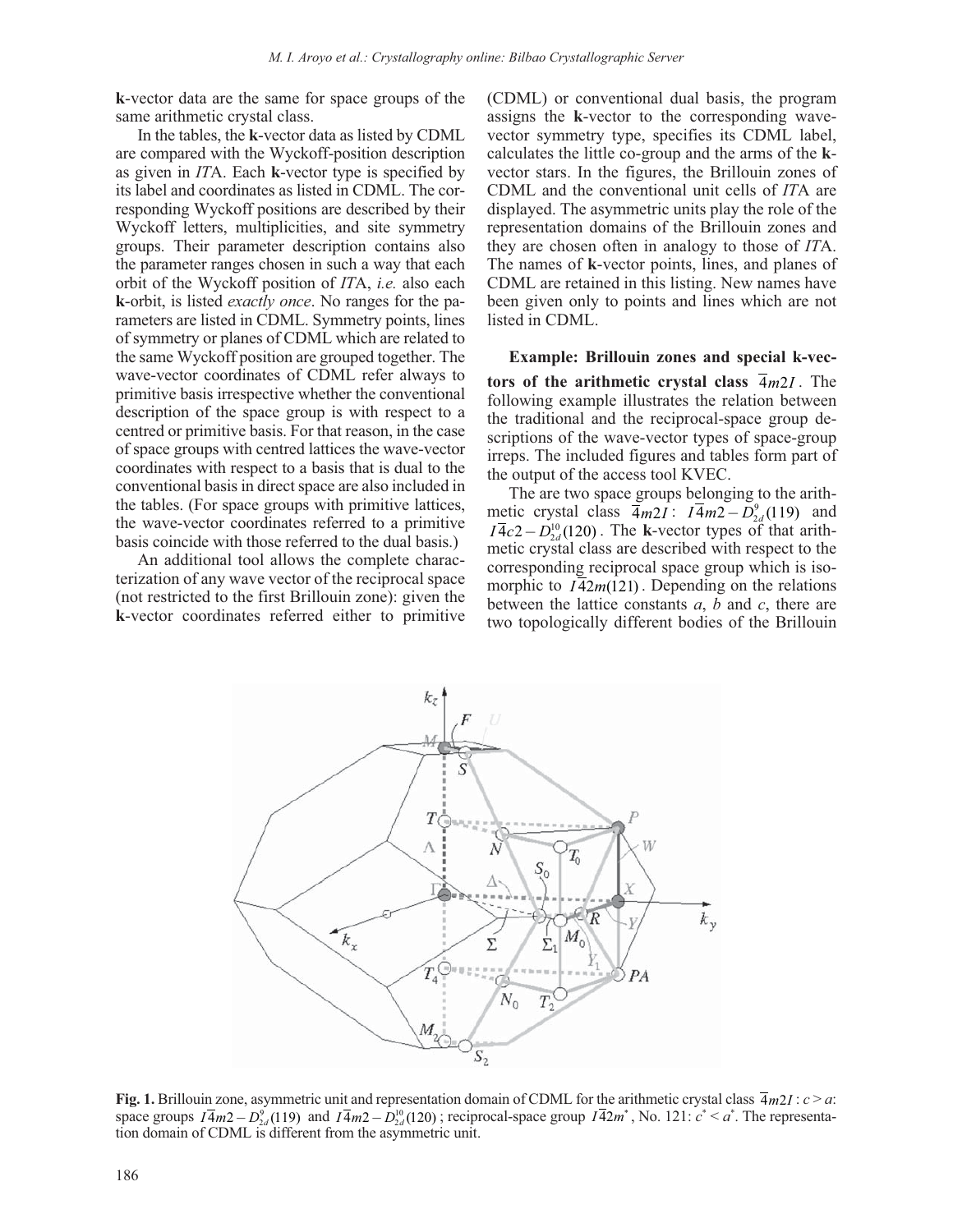zone displayed in Fig. 1 and Fig. 2 by thin black lines; the first one has 24 vertices, 48 lines and 14 faces, the other has 18 vertices, 28 lines and 12 faces. The shape of the unit cell of *IT*A is always a parallelepipedon with 8 vertices, 12 edges and 6 faces. Similarly, the representation domains of CDML are more complicated than the asymmetric units of *IT*A, see Fig. 1 and Fig. 2.

The representatives of the **k**-vectors symmetry points or of symmetry lines, as well as the edges of the representation domain of CDML and of the chosen asymmetric unit are brought out in colors. A **k**-vectors symmetry point is designated by a red or cyan if it belongs to the asymmetric unit or to the representation domain of CDML. Points listed by CDML are not colored if they are part of a symmetry line or symmetry plane only. The color of the line is pink for an edge of the asymmetric unit which is not a symmetry line and it is red for a symmetry line of the asymmetric unit. The color of the line is brown with the name in red for a line which is a symmetry line as well as an edge of the asymmetric unit. The edges of the representation domains of CDML (displayed in the same figure) are colored in light blue. The corresponding symmetry points and lines are colored cyan. Edges of the representation domain or common edges of the representation domain and the asymmetric unit are colored dark blue with the letters in cyan if they are symmetry lines of the representation domain but not of the asymmetric unit. To save space we have included only part of the list of k-vector relations for the arithmetic class  $\overline{4}m2I$  in the table shown in Fig. 3 (a screen-shot of the output of the access tool KVEC), corresponding to Fig. 1. The **k**-vector parameters of CDML (second column) of the table in Fig. 3 are different from those of *IT*A (last column) because in CDML the data are always referred to a primitive basis, whereas in *IT*A they are referred to a centered basis. The parameter ranges (last column) are chosen such that each k-vector orbit is represented exactly once.

One takes from the table given in Fig. 3 that different k labels of CDML (first column) may correspond to the same Wyckoff position may belong to the same type of **k** vectors, *i. e.* may belong to the same type of **k** and they give rise to the same type of irreps. Due to the special shape of the representation domain of CDML the special wavevector line corresponding to the Wyckoff position 8 *i* (..m) (fourth column) is split into two parts, *SM* and *F*. In the *IT*A description  $SM \cup F$  corresponds to one line [*GMM*<sub>0</sub>],  $(x, x, 0)$ , with  $0 \le x \le 1/2$ . The splitting of the 8 *i* line into two parts is a consequence of the Brillouin-zone shape for the specific values of the lattice parameters. This is confirmed from Fig. 2 where the corresponding special line *SM* is not split.



**Fig. 2.** Brillouin zone, asymmetric unit and representation domain of CDML for the arithmetic crystal  $4m2I : c < a$ : space groups  $I\overline{4}m2 - D_{2d}^9(119)$  and  $I\overline{4}c2 - D_{2d}^{10}(120)$ ; reciprocal-space group  $I\overline{4}2m^*$ , No. 121:  $c^* > a^*$ . The representation domain of CDML is different from the asymmetric unit.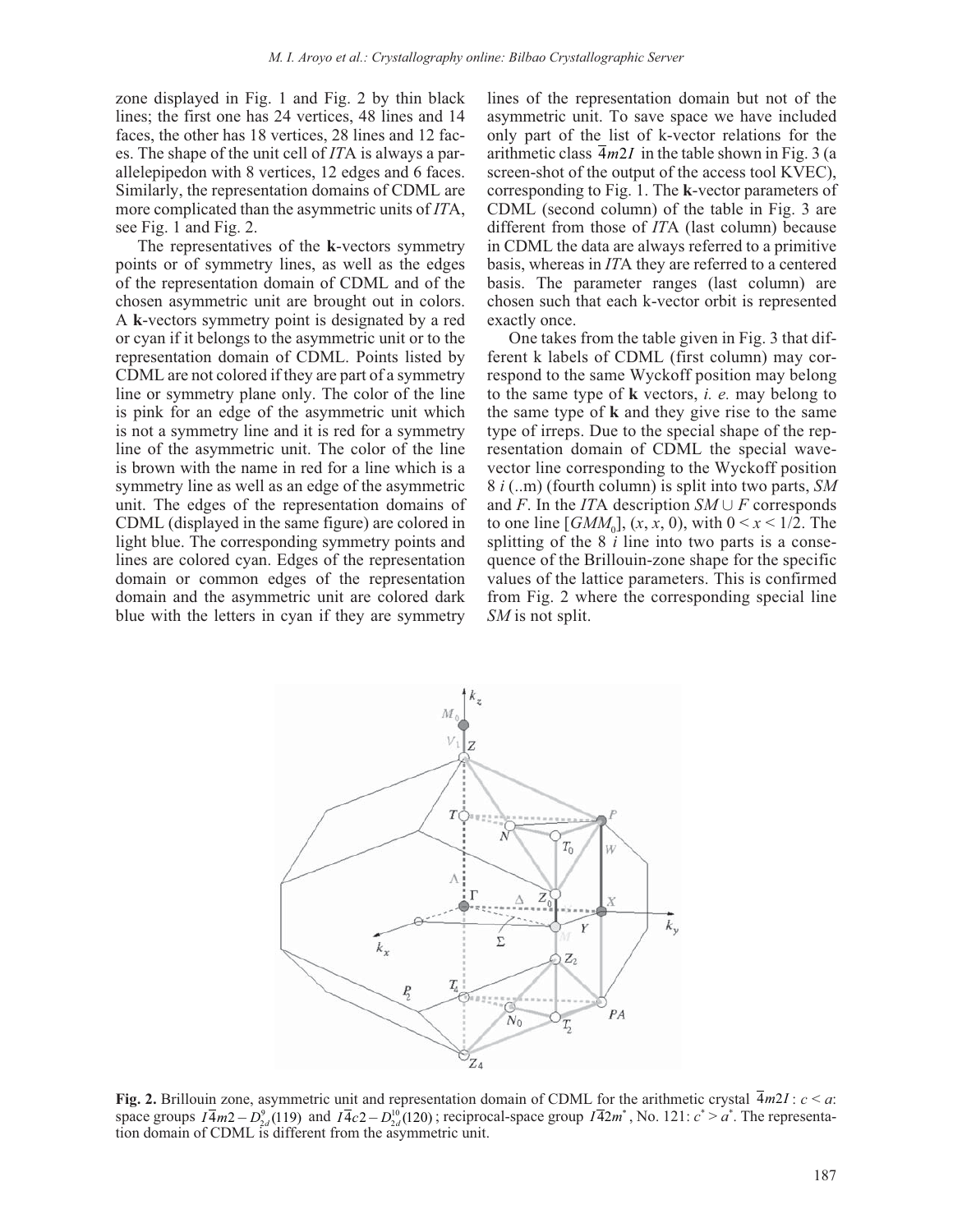| k-vector description      |                       |                           |              |                | <b>Wyckoff Position</b> | <b>ITA</b> description        |  |
|---------------------------|-----------------------|---------------------------|--------------|----------------|-------------------------|-------------------------------|--|
| CDML*<br>Conventional-ITA |                       |                           |              |                |                         | Coordinates                   |  |
| Label<br>Primitive        |                       |                           | <b>ITA</b>   |                |                         |                               |  |
| <b>GM</b>                 | 0,0,0                 | 0,0,0                     | a            | 2              | $-42m$                  | 0, 0, 0                       |  |
| M                         | $1/2, 1/2, -1/2$      | 0.0.1                     | b            | $\overline{2}$ | $-42m$                  | 0,0,1/2                       |  |
| X                         | 0,0,1/2               | 1/2, 1/2, 0               | $\mathbb C$  | 4              | 222.                    | 0,1/2,0                       |  |
| P                         | 1/4, 1/4, 1/4         | 1/2, 1/2, 1/2             | d            | 4              | $-4.$                   | 0,1/2,1/4                     |  |
| LD                        | $u.u.-u$              | 0,0,2u                    | $\mathbf{e}$ | 4              | $2.$ mm                 | 0.0z:0 < z < 1/2              |  |
| DT                        | 0,0,0                 | u, u, 0                   | $\ddagger$   | 8              | .2.                     | 0,y,0:0 < y < 1/2             |  |
| Y                         | $-u.u, 1/2 ex$        | $1/2 + u$ , $1/2 - u$ , 0 | $\mathbf{q}$ | 8              | .2.                     | x, 1/2, 0: 0 < x < r          |  |
| U                         | 1/2,1/2,-1/2+u ex     | u.u.1                     | g            | 8              | .2.                     | $0,y,1/2:0 < y < q=1/2-r$     |  |
| $U - Y_1 = [R M_0]$       |                       |                           | g            | 8              | .2.                     | x, 1/2, 0 : r < x < 1/2       |  |
| $Y+Y_1$                   |                       |                           | g            | 8              | .2.                     | x, 1/2, 0: 0 < x < 1/2        |  |
| W                         | $u, u, 1/2 - u$       | 1/2, 1/2, 2u              | h            | 8              | 2.5                     | 0.1/2. z : 0 < z < 1/4        |  |
| N                         | $0,1/2,0$ ex          | 1/2, 0, 1/2               |              | 8              | .m                      | 1/4, 1/4, 1/4                 |  |
| <b>SM</b>                 | $-u.u.u$ ex           | 2u, 0, 0                  | ī            | 8              | .m                      | $x.x, 0:0 < x \leq s_1$       |  |
| F                         | 1/2-u,1/2+u,-1/2+u ex | 2u, 0, 1                  |              | 8              | .m                      | $x.x.1/2: 0 < x < s = 1/2-s1$ |  |
| $F-SM_1=[S_0 M_0]$        |                       |                           | î            | 8              | .m                      | $x, x, 0: s_1 < x < 1/2$      |  |
| $SM+SM_1=[GM M_0]$ ex     |                       |                           |              | 8              | .m                      | x.x.0:0 < x < 1/2             |  |

**Fig. 3.** List of **k**-vector symmetry types (selection) for the arithmetic crystal class  $\overline{4}m2I$ :  $c > a$ : space groups  $I\overline{4}m2 - D_{2d}^9(119)$  and  $I\overline{4}c2 - D_{2d}^{10}(120)$ ; reciprocal-space group  $I\overline{4}2m^*$ , No. 121 (*cf*. Fig. 1).

## 3. GROUP-SUBGROUP RELATIONS OF SPACE GROUPS

### *3.1. Subgroups of space groups*

If two space groups *G* and *H* form a group– subgroup pair  $G > H$ , it is always possible to represent their relation by a chain of intermediate maximal subgroups  $Z_k$ :  $G > Z_1 > \cdots > Z_n = H$ . For a specified index of *H* in *G* there are, in general, a number of possible chains relating both groups, and a number of different subgroups  $H_j \leq G$  isomorphic to H. We have developed two basic tools for the analysis of the group–subgroup relations between space groups: SUBGROUPGRAPH [15], and HERMANN [8]. Given the space-group types *G*  and *H*, and an index [*i*], both programs determine all different subgroups  $H_j$  of  $G$  with the given index, and their distribution into classes of conjugate subgroups with respect to *G*. Due to its importance in a number of group–subgroup problems, the program COSETS is included as an independent application. It performs the decomposition of a space group in cosets with respect to one of its subgroups. Apart from these basic tools, there are two complementary programs which are useful in specific crystallographic problems that involve group–subgroup relations between space groups.

The program CELLSUB calculates the subgroups of a space group for a given multiple of the unit cell. The common subgroups of two or three space groups are calculated by the program COMMONSUBS. In the following we will consider in more details the program SUBGROUPGRAPH which is the main program for the study of the group-subgroup relations between space groups. For a description of the rest of the programs of the group-subgroup shell the reader is referred to Ref. [2].

## *3.1.1. The program SUBGROUPGRAPH*

The program is based on the data for the maximal non-isomorphic subgroups of index 2, 3 and 4 and isomorphic subgroups of indices up to 9 of the space groups. These data are transformed into a graph with 230 vertices corresponding to the 230 space-group types. If two vertices in the graph are connected by an edge, the corresponding space groups form a group–maximal-subgroup pair.

The specification of the group–subgroup pair  $G \geq H$  leads to a reduction of the total graph to a subgraph with *G* as the top vertex and *H* as the bottom vertex, see the example at the end of this subsection. In addition, the *G* > *H* subgraph, referred to as the general  $G > H$  graph, contains all possible groups  $Z_k$  which appear as intermediate maximal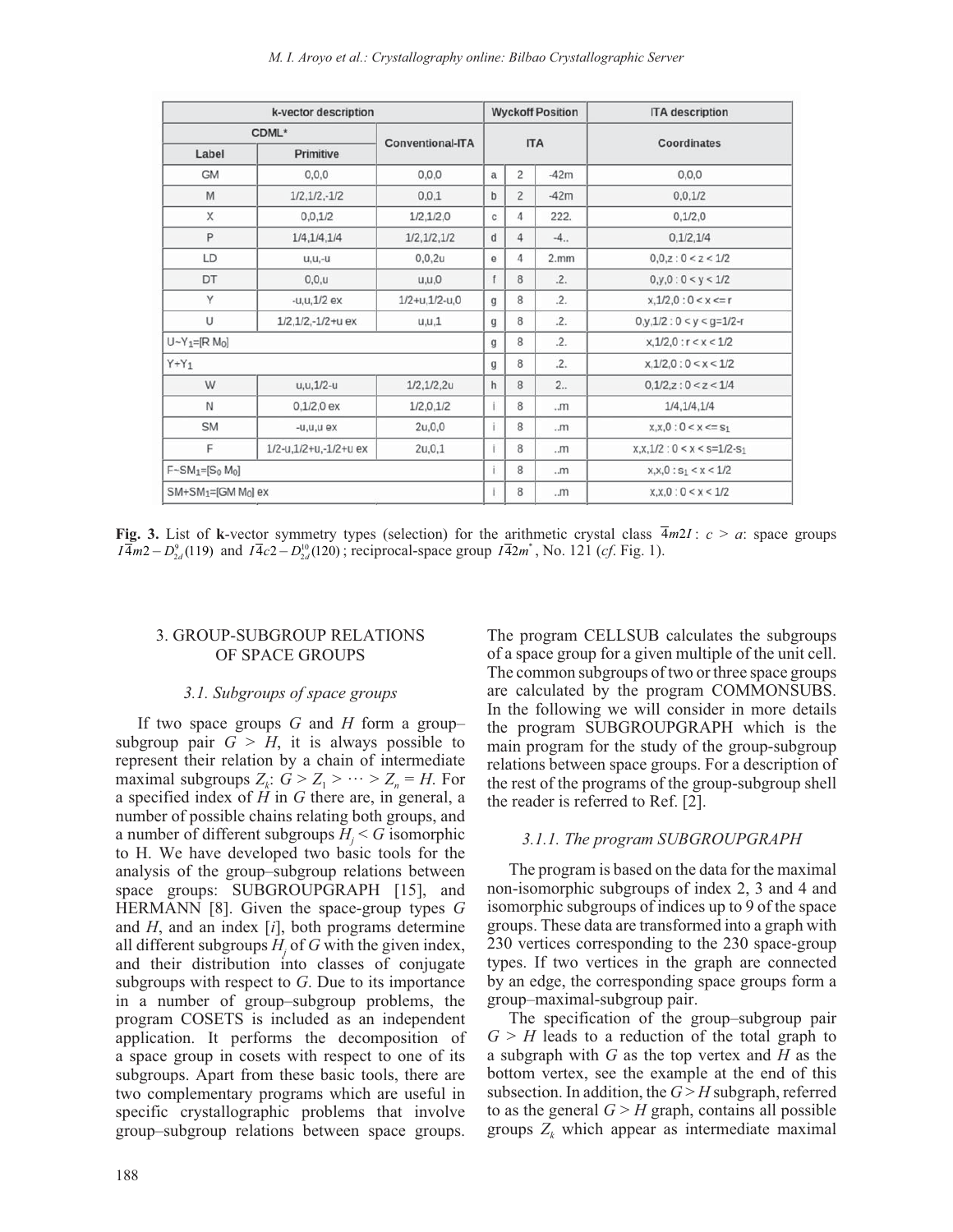subgroups between *G* and *H*. It is important to note that in the general  $G \geq H$  graphs the space-group symbols indicate space-group types, *i.e.* all space groups belonging to the same space-group type are represented by one node on the graph. Such graphs are called *contracted*. The contracted graphs have to be distinguished from the *complete* graphs where all space groups occurring in a group–subgroup graph are indicated by different space-group nodes.

The number of the vertices in the general  $G > H$ graph may be further reduced if the index of *H* in *G* is specified. The obtained subgraph is again of contracted type. For the cases of specified indices, the program SUBGROUPGRAPH produces also complete graphs that are equal for subgroups of a conjugacy class; the different orientations and/ or origin shifts of the conjugate subgroups Hs are manifested by the different transformation matrices  $(P, p)$ <sub>s</sub> listed by the program.

### **Input Information**

- The space groups *G* and *H* can be introduced by their *IT*A numbers or by their Hermann-Mauguin symbols chosen from a list provided by the program.
- The index of *H* in *G* is optional.

#### **Output Information**

• Group-subgroup pair  $G > H$  with non-specified index.

1. The list of the possible intermediate space groups  $Z_k$  relating G and H.

2. A contracted graph.

Each space-group type in the list corresponds to one node in the graph, and the maximal subgroups are the neighbors (successors) of this node. Group– subgroup relations occurring in both directions are represented by nodes connected by two lines with opposite arrows. Maximal isomorphic subgroups are shown by loop edges (nodes connected to themselves), *cf*. Fig. 4.

• Group-subgroup pair  $G > H$  with specified index

1. A list with all possible chains of maximal subgroups relating *G* and *H* with this index. (The program has no access to the data on maximal isomorphic subgroups with indices higher than 9).

2. The graphical representation.

The graphical representation contains the intermediate groups that connect *G* and *H* with the specified index. This graph is a subgraph of the general graph of maximal subgroups with unspecified index and is also of contracted type.

For a given index of *H* in *G*, the different subgroups  $H_j$  of that index are calculated and distributed into classes of conjugate subgroups of *G*. The subgroups of a conjugacy class form a block where each subgroup is specified by the corresponding transformation matrix-column pair  $(P, p)$ <sub>*j*</sub> that relates the default bases of *G* and *Hj* . There is also a link to a list of the elements of the subgroups transformed to the basis of the group *G*, which allows the identification of those elements of *G* that are retained in the subgroup. The list of transformation



**Fig. 4.** General contracted graph for *P*622 (No. 177) > *C*2 (No. 5) as given by the program SUBGROUPGRAPH. The nodes of the graph correspond to the space-group types that can appear as intermediate groups in the chain of the groupsubgroup pair *P*622 > *P*2. Each edge of the graph corresponds to a maximal subgroup pair of the indicated index [*i*]. Isomorphic subgroups (of indices up to 7) are shown as loops.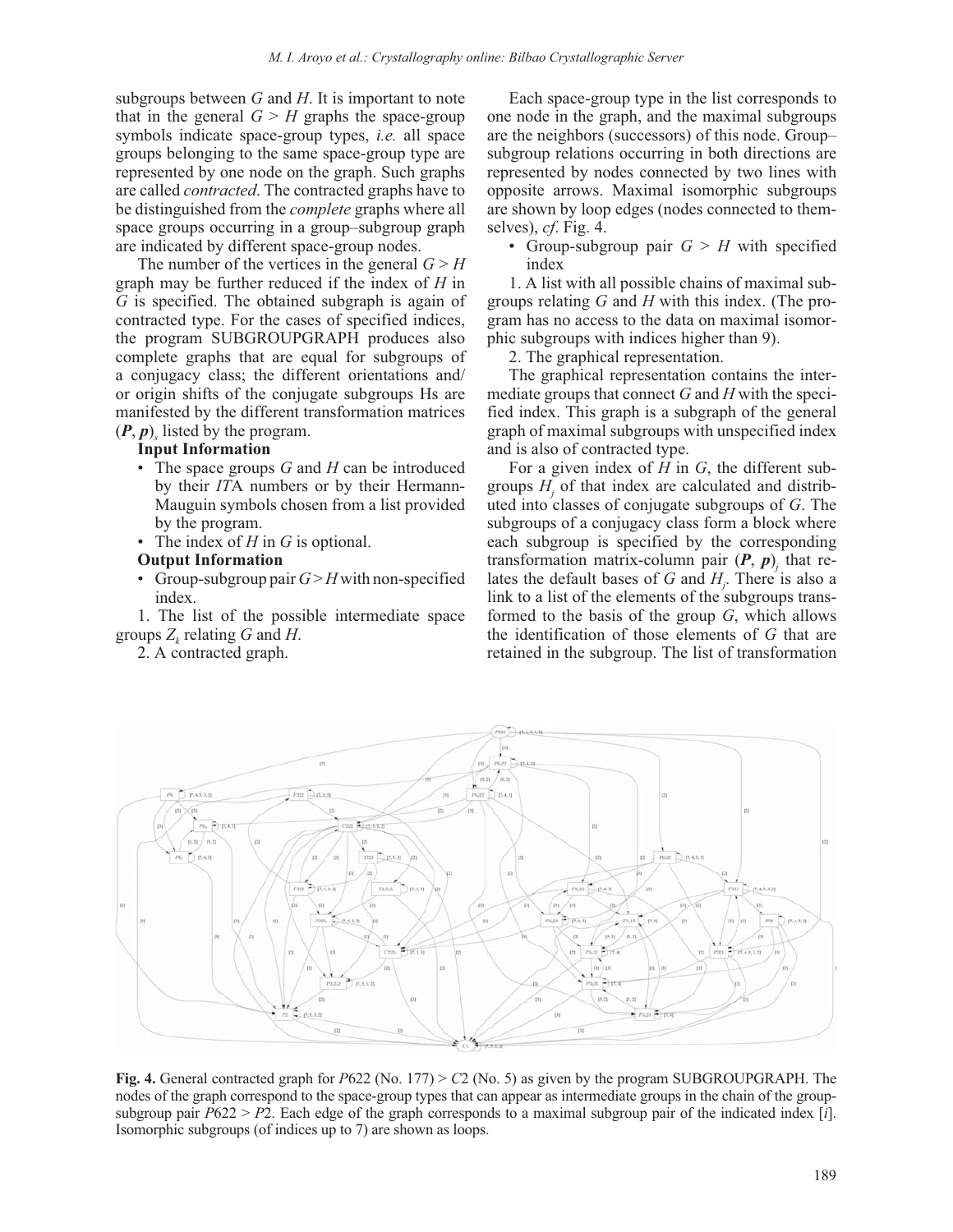matrices that give the same (identical) subgroup is accessible under a separate link (*cf*. Fig. 7).

The graph contains the intermediate space groups  $Z_k$  for the pair  $G > H$  but contrary to the graph of the previous step, the different isomorphic subgroups are represented by different nodes, *i.e*. the graph is a complete one. All isomorphic subgroups  $H_j$  are given at the bottom of the graph. Their labels are formed by the symbol of the subgroup followed by a number given in parenthesis which specifies the class of conjugate subgroups to which the subgroup  $H_i$  belongs.

Note that for group–subgroup pairs with high indices, where a lot of intermediate maximal subgroups occur, the resulting complete graph with all subgroups  $H_j$  can be very complicated and difficult to overview. Alternatively, a more simple graph associated to a single specific subgroup  $H_j$  (identical for all subgroups within a conjugacy class) can also be obtained.

**Example:** Consider the group–subgroup relations between the groups  $G = P622$ , No. 177, and *H*  $= C2$ , No. 5. If no index is specified then the graph of maximal subgroups that relates *P*622 and *C*2 is represented as a table indicating the space-group types of the possible intermediate space groups  $Z_k$ , and the corresponding indices. The contracted general *P*622 > *C*2 graph is shown in Fig. 4. Two edges with opposite arrows between a group–subgroup pair correspond to group–subgroup relations in both directions, *e.g*., the pair *P*62 and *P*64. When the index [*i*] of the subgroup in the group is specified, the resultant graph is reduced to the chains of maximal subgroups that correspond to the value of [*i*]. For example, in Fig. 5 the contracted graph *P*622 > *C*2



**Fig. 5.** Contracted graph for *P*622 (No. 177) > *C*2 (No. 5), index 6, as given by the program SUBGROUPGRAPH. The nodes of the graph correspond to space-group types. Each edge of the graph corresponds to a maximal subgroup pair.

of index 6 is shown. The data in Fig. 7 and the complete graph shown in Fig. 6 indicate that there are six different *C*2 subgroups of *P*622 > *C*2 of index 6, distributed in two classes of conjugate subgroups. One of the conjugacy classes consists of the three different subgroups of space-group type *C*2 whose twofold axes point along  $[1\overline{10}]$ ,  $[120]$  and  $[2\overline{10}]$  of *P*622. The other three subgroups with two-fold axes along [100], [010] and [110] of *P*622 give rise to the second class of conjugate subgroups. The cor-



**Fig. 6.** Complete graph for *P*622 (No. 177) > *C*2 (No. 5), index 6, as given by the program SUBGROUPGRAPH. The nodes represent space groups and not space-groups types. The six subgroups of the type *C*2 are distributed into two classes of conjugate subgroups which are indicated in the parentheses after the space-group symbol. The three subgroups *C*2(1) with twofold axes along [110], [120] and [210] of *P622* belong to the same conjugacy class. They have equal complete single graphs, which differ from the graph of the subgroups *C*2(2) of the second conjugacy class. The latter corresponds to subgroups whose twofold axes point along [100], [010] and [110] of *P*622.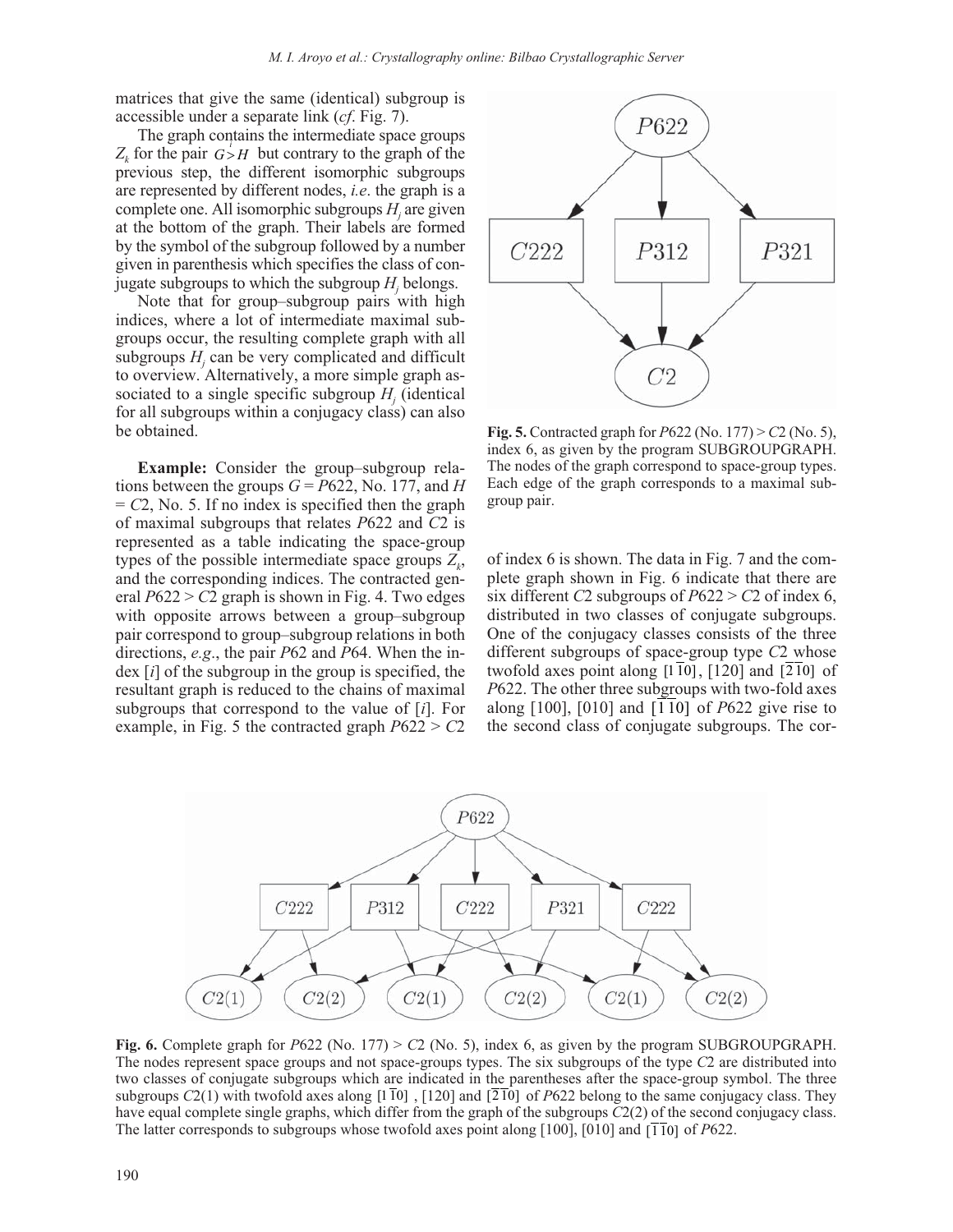| $\mathsf{N}$   | Chain [indices] Chain with HM symbols |                                                                           | <b>Transformation</b> |  |                                                                         |  |                                                 | Transform with | Identical  |  |
|----------------|---------------------------------------|---------------------------------------------------------------------------|-----------------------|--|-------------------------------------------------------------------------|--|-------------------------------------------------|----------------|------------|--|
|                |                                       | $\left  177\ 021\ 005\ 03\ 2 \right $ $\left  P622 \right  > C222 \ge C2$ |                       |  | $\begin{bmatrix} -1 & -1 \\ 0 & -2 \\ 0 & 0 \end{bmatrix}$              |  | $\circ$<br>$\bf{0}$<br>$\bf{0}$                 | matrix 1       | to group 1 |  |
| $\overline{2}$ |                                       | 177 021 005 [3 2] P622 > C222 > C2                                        |                       |  | $\begin{matrix} -1 & 1 \\ 0 & 0 \end{matrix}$                           |  | $\circ$<br>$\begin{matrix} 0 \\ 0 \end{matrix}$ | matrix 2       | to group 2 |  |
|                |                                       | $3$ 177 021 005 [3 2] $P622 > C222 > C2$                                  |                       |  | $\begin{array}{ccc} -1 & 1 & 0 \\ -1 & -1 & 0 \\ 0 & 0 & 1 \end{array}$ |  | $\circ$<br>$\overline{0}$<br>$\mathbf{0}$       | matrix 3       | to group 3 |  |



| $\mathsf{N}$ | Chain [indices] Chain with HM symbols                                           | Transformation |                                                                                                            | Transform with                                         | Identical |            |
|--------------|---------------------------------------------------------------------------------|----------------|------------------------------------------------------------------------------------------------------------|--------------------------------------------------------|-----------|------------|
| 14           | $\left 177\right 150\right 005\left[2\right]$ $\left P622\right $ > $P321$ > C2 |                |                                                                                                            | $\begin{matrix} 0 \\ 0 \end{matrix}$<br>$\overline{0}$ | matrix 4  | to group 4 |
|              | 5 177021005[32] P622 > C222 > C2                                                |                | $\begin{matrix} 1 & 1 \\ -1 & 1 \\ 0 & 0 \end{matrix}$                                                     | $\begin{matrix} 0 \\ 0 \end{matrix}$                   | matrix 5  | to group 5 |
| 6            | $\left 177\ 021\ 005\ 03\ 2\right $ $\left P622\right $ > C222 > C2             |                | $\begin{array}{ccc} -1 & \quad 1 & \quad 0 \\ -2 & \quad 0 & \quad 0 \\ 0 & \quad 0 & \quad 1 \end{array}$ | $\begin{matrix} 0 \\ 0 \end{matrix}$<br>$\mathbf{0}$   | matrix 6  | to group 6 |

Class<sub>2</sub>

**Fig. 7.** Screen-shot of the list of the six subgroups *C*2 (No. 5) of *P*622 (No. 177), index 6, as given by the program SUBGROUPGRAPH. The subgroups  $(C2)_{j}$ ,  $j = 1, ..., 6$  are distributed in two conjugacy classes and each subgroup is specified by its transformation matrix  $(P, p)$ <sub>*j*</sub>.

responding transformations can be read from the screen-shot table shown in Fig. 7. (Note that the standard setting for *C*2 is the UNIQUE AXIS *b* setting.) The complete graph  $P622 > C2$ , index 6 (Fig. 6), also shows that there are two different maximal subgroup chains to each subgroup *C*2. The subgroups of a conjugacy class have the same complete single graphs, while the complete graphs of subgroups of different conjugacy classes differ in general.

### *3.2. Supergroups of space groups*

The problem of the determination of the supergroups of a given space group is of rather general interest. For several applications it is not sufficient to know only the space-group types of the supergroups of a given group; it is necessary to have available all different supergroups  $G_r > H$  which are isomorphic to *G*, and are of the same index [*i*]. In the literature there are few papers treating the supergroups of space groups in detail [18, 29]. In *IT*A one finds only listings of minimal supergroups of space groups which, in addition, are not explicit:

they only provide for each space group *H* the list of those space-group types in which *H* occurs as a maximal subgroup (*cf*. Section 2.1). It is not trivial to determine all supergroups  $G_r > H$  if only the types of the minimal supergroups are known. The Bilbao Crystallographic Server offers two basic programs [16] that solve that problem for a given finite index [*i*]: (i) the program MINSUP, which gives all minimal supergroups of indices 2, 3, 4, 5, 7 and 9 of a given space group; and (ii) the program SUPERGROUPS, which calculates all different supergroups of a given space-group type and a given index. Similar to the case of subgroups, we have developed two complementary programs that involve the calculation of supergroups of space groups. The program CELLSUPER calculates the supergroups of a space group for a given  $[i_1]$  index, while the program COMMONSUPER is for the computation of common supergroups of two or more space groups.

The following discussion concerns the two basic programs MINSUP and SUPERGROUPS. For details on the complementary programs for group-su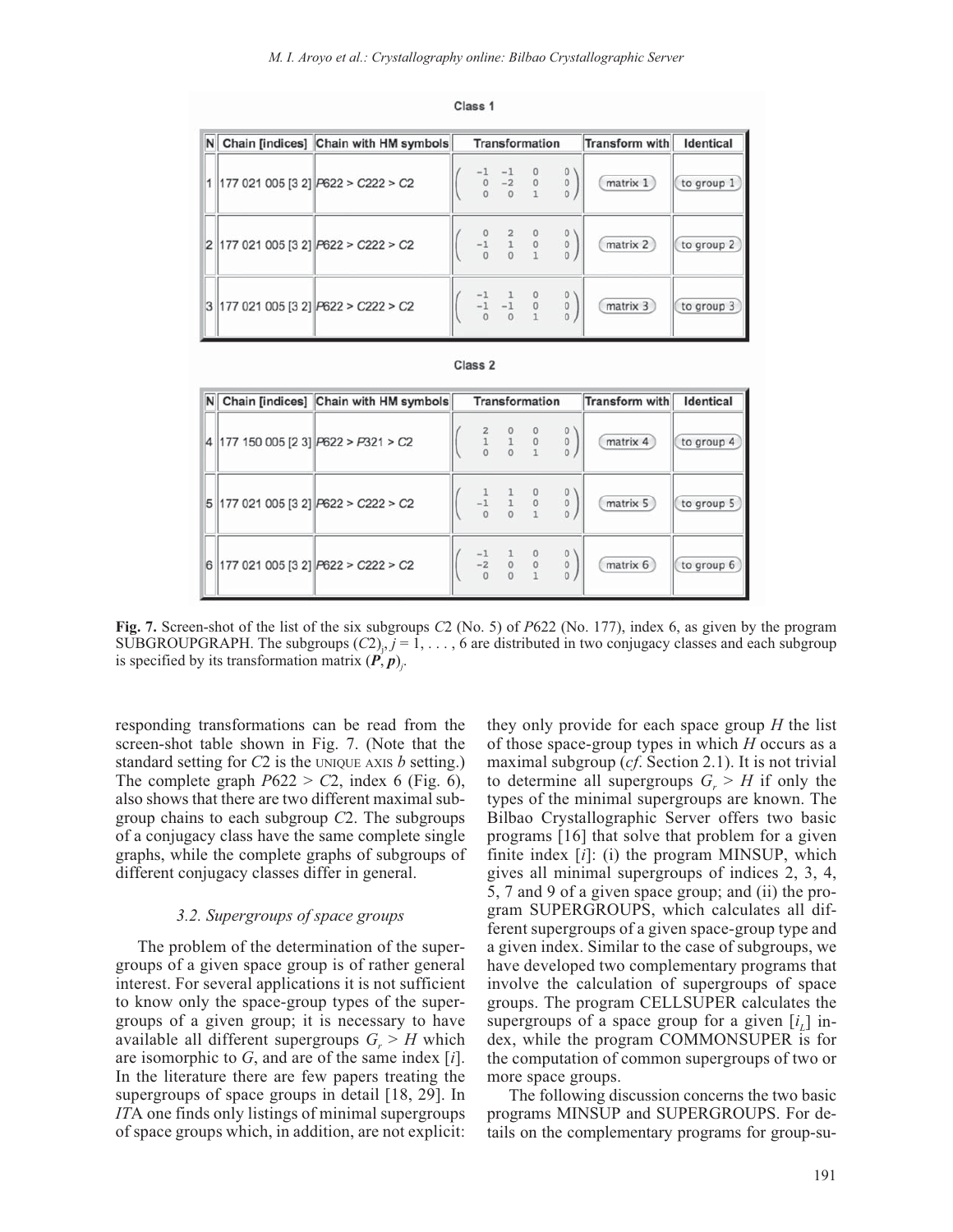pergroup relations between space groups the reader is referred to Ref. [2].

## *3.2.1. The programs MINSUP and SUPERGROUPS*

The determination of all supergroups  $G_r$  of a given space-group type *G* and an index [*i*] of a space group *H* can be done by inverting the data on the subgroups  $H_s$  of  $G$  of index [ $i$ ]. For that it is first necessary to determine all subgroups  $H_s < G$  of the same index and distribute them into classes of conjugate subgroups with respect to *G*. It is sufficient to choose a representative  $H_r$  from each class of conjugate subgroups, specified by  $(P, p)$ <sub>r</sub>, and apply  $(P, p)_r^{-1}$  to the group  $G$  in order to obtain the supergroup *Gr* . Further supergroups may be generated by the coset representatives of the decomposition of  $N_A(H)$  relative to  $(N_A(H) \cap N_A(G))$ . In order to obtain all supergroups of a given space group type and index it is sufficient to apply the procedure to one representative of each class of conjugate subgroups  $H_s \leq G$  of index [*i*].

### **Input Information of MINSUP**

• The *ITA* number (or the Hermann-Mauguin symbol) of the group for which the minimal supergroups have to be determined.

• The type of supergroup, it can be chosen from a table (returned by the program) which contains: the *IT*A number of the minimal supergroup, its Hermann-Mauguin symbol and the index of the group in the supergroup. There is also a link to the list with the transformation matrices that relate the basis of the supergroup with that of the subgroup.

• It is necessary to select the type of the normalizers of the group and the supergroup. By default the Euclidean normalizers of general cell metrics are used as listed in Tables 15.2.1.3 and 15.2.1.4 of *IT*A. The affine normalizers of the space groups (except triclinic and monoclinic) are also accessible.

### **Input Information of SUPERGROUPS**

• The *IT*A numbers of the space groups *G* and *H*, and their index.

• The type of the normalizers of the group and the supergroup. As in the case of MINSUP, the spacegroup normalizers used by default are the Euclidean normalizers. Also, there is a possibility for the user to use the affine normalizers given in *IT*A or to provide a specific one.

## **Output Information of MINSUP and SUPERGROUPS**

1. The transformation matrix  $(P, p)$  that relates the default basis of the supergroup with that of the subgroup.

2. One representative from each coset in the decomposition of the supergroup *G* with respect to the group *H*.

3. The full cosets of the decomposition *G* : *H*. The elements of *G* are listed with respect to the default basis of the subgroup *H*.

From the considerations given above it should have become clear that the aim of the presented procedure and the supergroup programs is to solve the following 'purely' group-theoretical problem: Given a group–subgroup pair of space groups,  $G$  > *H*, determine all supergroups *G* of *H*, isomorphic to *G*. The procedure does not include any preliminary checks on the compatibility of the metric of the studied space group with that of a supergroup. As a consequence, in some particular cases when the supergroups and the groups belong to different crystal systems, it may happen that the determined supergroups are not space groups but just affine groups isomorphic to space groups (*cf*. [18]).

The number of supergroups of a space group *H* of a finite index is not always finite. This is the case of a space group *H* whose normalizer *N*(*H*) contains continuous translations in one, two or three independent directions (*cf*. *IT*A, Part 15). As typical examples one can consider the infinitely many centrosymmetrical supergroups of the polar groups: there are no restrictions on the location of the additional inversion centre on the polar axis. For such group– supergroup pairs there are up to three parameters *r*, *s* and *t* in the transformation matrix and in the translational part of the coset representatives. The different values of the parameters corresponds to different supergroups of the same space-group type.

## *3.3. Relations of Wyckoff positions for a group–subgroup pair of space groups*

Consider two group–subgroup related space groups  $G > H$ . Atoms which are symmetrically equivalent under *G*, *i.e*. belong to the same orbit of *G*, may become non-equivalent under *H*, (*i.e.* the orbit splits) and/or their site symmetries may be reduced. The orbit relations induced by the symmetry reduction are the same for all orbits belonging to a Wyckoff position, so one can speak of Wyckoffposition relations or splitting of Wyckoff positions. Theoretical aspects of the relations of the Wyckoff positions for a group–subgroup pair of space groups  $G \geq H$  have been treated in detail by Wondratschek [28]. Part 3 of *IT*A1 contains the tables of the Wyckoff-position splittings for all space groups and their maximal subgroups. However, for certain applications it is more comfortable to have the appropriate computer tools for the calculations of the Wyckoff-position splittings for  $G > H$ : for example, when *H* is not a maximal subgroup of *G*, or when the space groups  $G > H$  are related by transformation matrices different from those listed in the tables of *IT*A1. The program WYCKSPLIT [20] calculates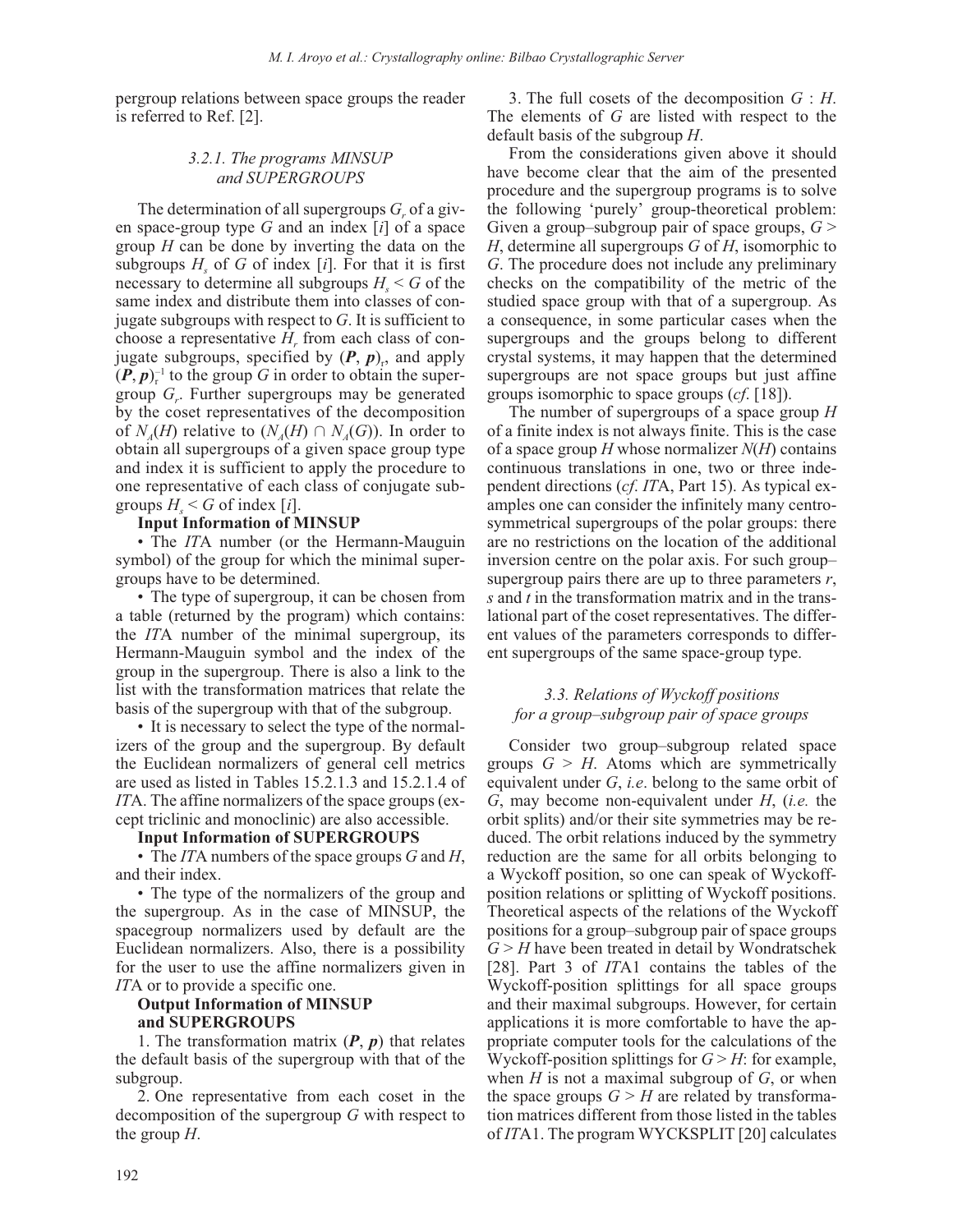the Wyckoff-position splittings for any group–subgroup pair. In addition, the program provides further information on Wyckoff-position splittings that is not listed in *IT*A1, namely, the relations between the representatives of the orbit of *G* and the corresponding representatives of the suborbits of *H*.

### *3.3.1. The program WYCKSPLIT*

The program WYCKSPLIT calculates the splitting of the Wyckoff positions for a group– subgroup pair  $G > H$ , given the corresponding transformation relating the coordinate systems of *G* and *H*. The additional data on the explicit correspondence between the representatives of the orbit of *G* and the corresponding representatives of the suborbits of *H* are calculated by comparing the values of the fixed parameters and the variable parameter relations in both sets.

#### **Input Information**

• The specification of the space groups *G* and *H* by their *IT*A numbers.

• The transformation matrix–column pair (*P*, *p*) that relates the basis of *G* to that of *H*. The user can input a specific transformation or can be linked to the *IT*A1 database for the maximal subgroups of *G*. In the case of a non-maximal subgroup, the program SUBGROUPGRAPH provides the transformation matrix(ces) for a specified index of *H* in *G*. The transformations are checked for consistency with the default settings of *G* and *H* used by the program.

• The Wyckoff positions  $W<sub>G</sub>$  to be split can be selected from a list. In addition, it is possible to calculate the splitting of any orbit specified by the coordinate triplet of one of its points.

#### **Output Information**

1. The splittings of the selected Wyckoff positions  $W_G$  into Wyckoff positions  $W_H^l$  of the subgroup, specified by their multiplicities and Wyckoff letters.

2. The correspondence between the representatives of the Wyckoff position and the representatives of its suborbits is presented in a table where the coordinate triplets of the representatives of  $W<sub>G</sub>$  are referred to the bases of the group and of the subgroup.

## 4. REPRESENTATIONS OF CRYSTALLOGRAPHIC POINT GROUPS AND SPACE GROUPS

The *Bilbao Crystallographic Server* provides several programs facilitating the application of representation theory to specific problems of solidstate physics and crystallography-related fields. The computing packages support certain essential (and more involved from a mathematical point of view) steps in the related group-theoretical studies. The server offers access to the basic modules for handling space-group (REPRES) and pointgroup (POINT) representations, it enables the study of the correlations between irreps of groupsubgroup related space groups (CORREL) and the decomposition of Kronecker direct products of space-group irreps (DIRPRO). In the following, we explain the necessary input data and provide details on the output results of the basic programs REPRES and POINT. For a presentation of the rest of the programs treating representations of crystallographic groups and the group-theoretical background of the developed programs, the reader is referred to Ref. [3].

### *4.1. Space-group representations*

There exist several reference sets of tables of space-groups irreps (see *e.g*. CDML, and the references therein). However, the available data have important drawbacks related to the lack of full space-group representations due to the limitations and/or specificity in the choice of the **k**-vectors. In addition, the used space-group settings are often not compatible with those of *IT*A. These disadvantages are overcome by the program REPRES which computes the irreps of space groups explicitly: For any space group *G* and a **k**-vector, the corresponding little group  $G^k$ , the allowed (small) irreps of  $G^k$  and the matrices of the full-group irreps are constructed. As part of the working environment of the Bilbao Crystallographic Server, the program REPRES provides the irrep data in a format suitable for its further use as input for other programs on the server.

### *4.1.1. The program REPRES*

REPRES calculates the irreps of space groups following a general scheme based on a normalsubgroup induction method: the irreps of a space group *G* are constructed starting from those of its translation subgroup  $T_G$  which is a normal subgroup of *G*,  $T<sub>G</sub> \triangleleft G$ . The main steps of the procedure involve the construction of all irreps of  $T<sub>G</sub>$  and their distribution into orbits under *G*, determination of the corresponding little groups and the allowed (small) irreps and finally, construction of the irreps of *G* by induction from the allowed irreps. The most involved step in the procedure is the determination of the allowed irreps of the little group. In the majority of books on irreps of space groups this problem is solved by applying the theory of the so-called *projective representations*. Here we have preferred another approach for the construction of the allowed irreps which is a slight modification of an induction procedure originally proposed by Zak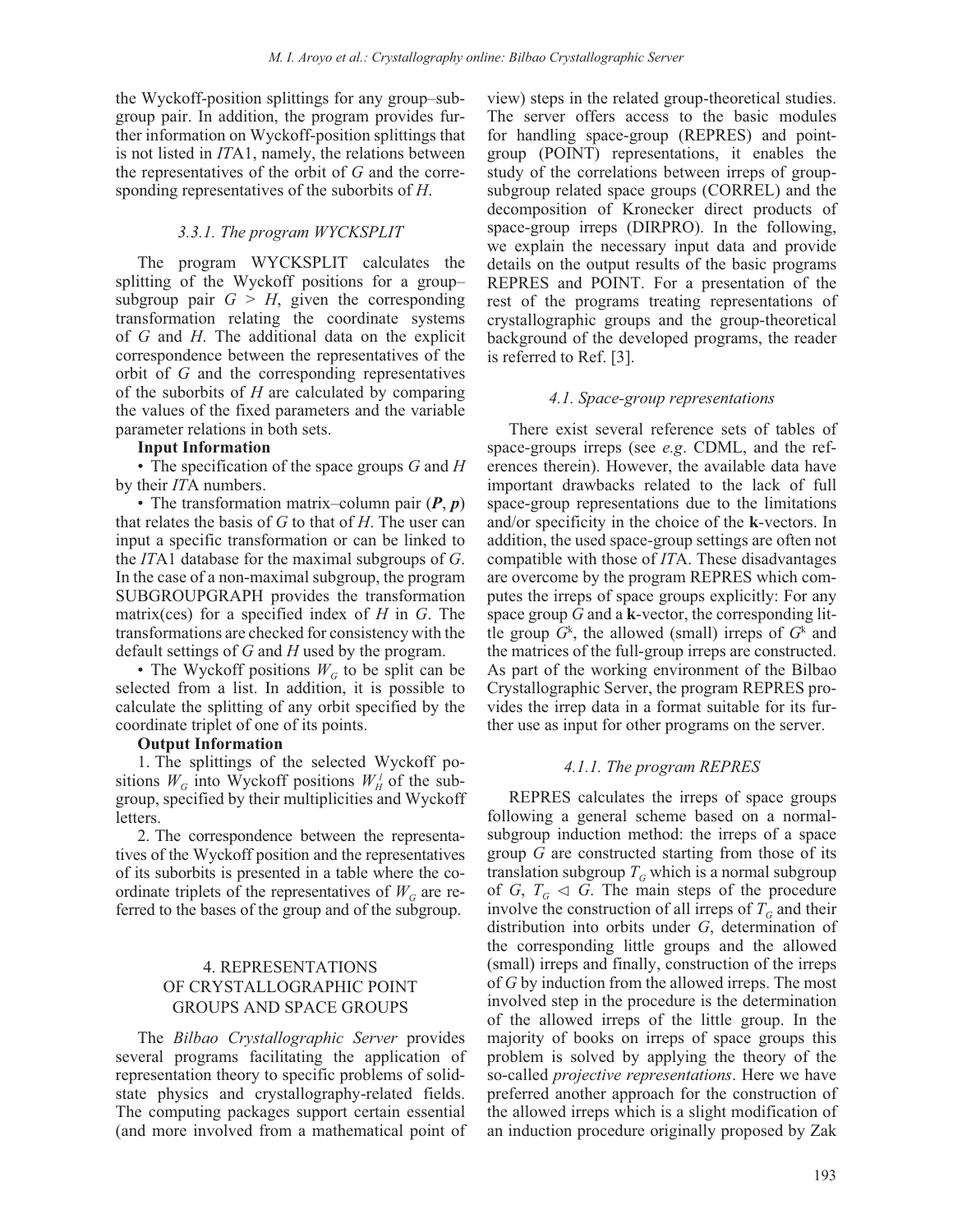[30]. It is based on the fact that all space groups are *solvable groups*, *i. e.* for every space group one can construct a composition series  $G \triangleright H_1 \triangleright H_2 \ldots \triangleright T$ such that all factor groups  $H_i/H_{i+1}$  are cyclic groups of order 2 or 3.

### **Input Information**

• Space group data: As an input the program needs the specification of the space group *G* which can be defined by its sequential *IT*A number. Here, as well as in the rest of programs of the *Bilbao Crystallographic Server* the default settings of the space groups are used for the calculations. The program REPRES can treat space groups in unconventional settings, once the transformation matrixcolumn pair  $(P, p)$  to the corresponding default setting is known.

• **k**-vector data: There are two different ways to introduce the **k**-vector: either by choosing it from a table where the different symmetry types of wave vectors are listed explicitly, or by typing in the **k**-vector coefficients directly. The program accepts **k**-vector coefficients referred to different coordinate systems of the reciprocal space. For its internal calculations REPRES uses **k**-vector coefficients  $(k_1, k_2, k_3)$  referred to a basis which is dual to the default ITA settings of the space groups (called conventional k-vector coefficients). The program accepts also **k**-vector coefficients referred to a primitive basis of the reciprocal lattice as given for example, in CDML tables of space-group irreps. If a non-conventional setting for the space group is chosen (2.1.1), then the corresponding 'nonconventional' **k**-vector coefficients

$$
({\bf k}'_1, {\bf k}'_2, {\bf k}'_3) = ({\bf k}_1, {\bf k}_2, {\bf k}_3) \boldsymbol{P},
$$

can be given as input data. Note that the program does not accept variables (free parameters) as coefficients of the wave vector.

#### **Output Information**

1. Information on the space group *G*:

• Non-translational generators of *G* listed as matrix-column pairs  $(W, w)$ , *i.e.* in  $(3, 4)$  matrix form consisting of a  $(3 \times 3)$  matrix part *W* and a  $(3 \times 1)$ column part *w*:

$$
(W, w) = \begin{pmatrix} W_{11} & W_{12} & W_{13} & w_1 \\ W_{21} & W_{22} & W_{23} & w_2 \\ W_{31} & W_{32} & W_{33} & w_3 \end{pmatrix};
$$

The sequence of generators follows that of *IT*A for the conventional settings of the space groups;

• List of the coset representatives (*W*, *w*) of the decomposition of *G* with respect to  $T_G$  (known also as *translational coset representatives* given in  $(3 \times 4)$  matrix form. The numbers coincide with the sequential numbers of the general-position coordinate triplets listed in *IT*A.

2. **k**-vector data:

The program lists the input values of the **k**-vector coefficients followed by the corresponding conventional coefficients  $(k_1, k_2, k_3)$ . The coefficients of the arms of the wave-vector star \***k** are referred also to the basis that is dual to the default setting of the space group. The program also asignes a label to the given **k**-vector according to the classification scheme of CDML.

3. Information on the little group *G*<sup>k</sup> :

• A set of coset representatives of *G* with respect to the little group  $G^k$ ;

• A set of non-translational generators and a set of translational coset representatives of *G*<sup>k</sup> given as (3×4) matrices;

• Little-group irreps presented in a matrix form for the translational coset representatives of  $G<sup>k</sup>$  in a consecutive order. The labels of the irreps follow the classification scheme of CDML. The (complex) matrix elements are specified by their moduli and phase angles in degrees [○].

4. Full-group representations:

The program lists the characters of the fullgroup representations for all translational coset representatives of the group *G*. In addition, the pairs of full-group irreps that form physically-irreducible representations are also indicated.

As an option, the program can list the full-group irreducible representations of the non-translational generators of the space group (or any element of the space group specified by the user) in a blockmatrix form: for a given representation and a generator, the program prints out the induction matrix whose non-zero entries, specified by its row and column indices, indicate a matrix block corresponding to a little-group matrix.

**Example:** Irreps of  $P4_2/mbc$  (No. 135) for  $\mathbf{k} =$ **T**(0.37, 1/2, 1/2)

The input data consists in the specification of the space group *P*4<sub>2</sub>/*mbc* by its *ITA* number, No. 135, and the data for **k**-vector coefficients,  $\mathbf{k} = T(0.37, \dots)$ 1/2, 1/2).

The discussion of the output follows the order of the results as they appear in the output file.

1. *Space-group information* block:

(a) The generators of  $P4/mbc$  (with the exception of the generating translations) are listed in the same sequence as they appear in *IT*A:  $(1, o)$ ,  $(2_z, o)$ ,  $(4_z, \tau_1)$ ,  $(2_v, \tau_2)$   $(\overline{1}, o)$ , with  $o = (0, 0, 0)$ ,  $\tau_1 = (0, 0, 1/2)$  and  $\tau_2$  $=(1/2, 1/2, 0)^2$ .

<sup>2</sup> To make the description more compact we use a symbolic notation for the space-group elements.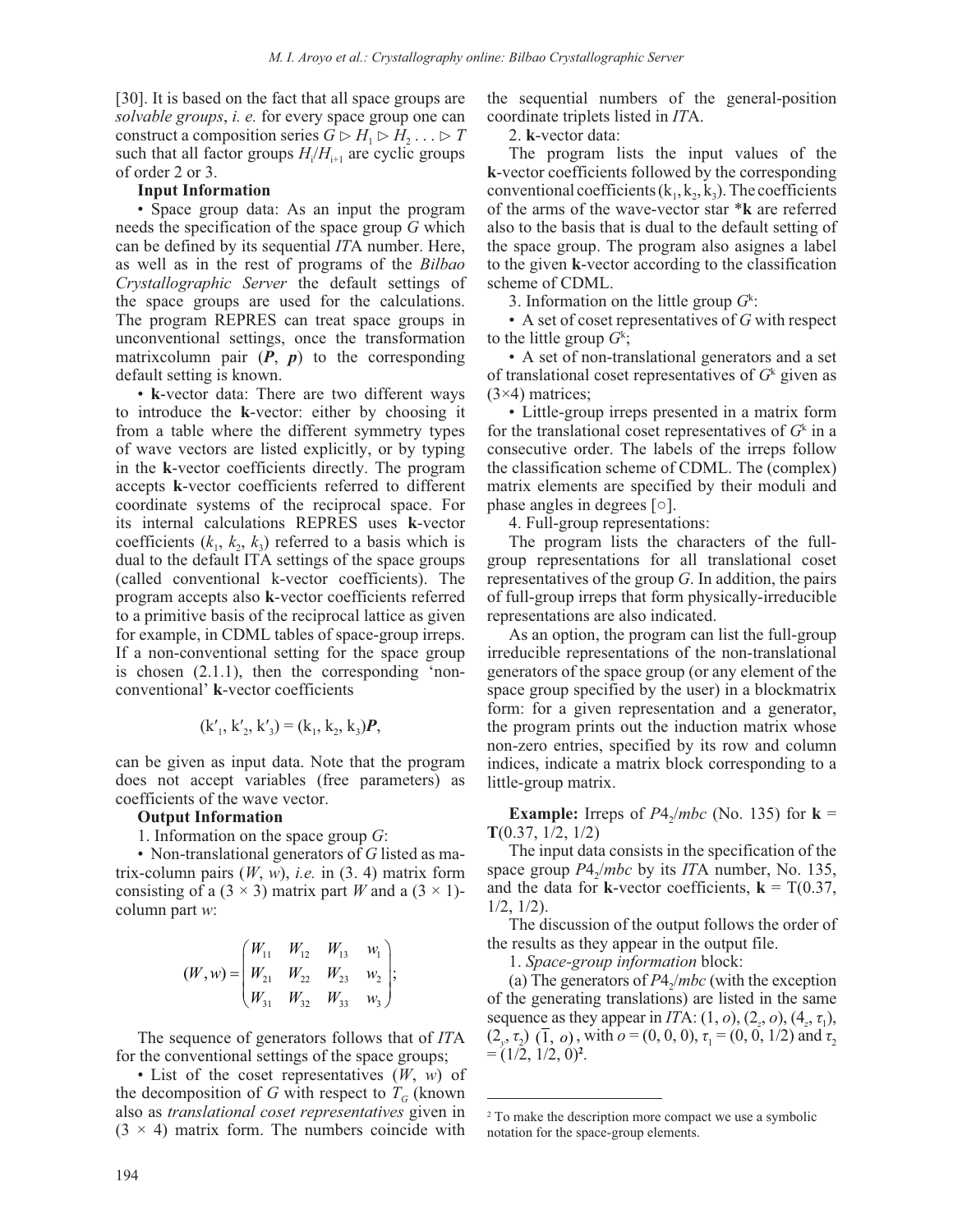(b) Decomposition of  $P4/mbc$  relative to its translation subgroup with coset representatives as given in *IT*A: (1, *o*), (2<sub>*z*</sub>, *o*), (4*<sub><i>z*</sub>, *τ*<sub>1</sub>), (4<sup>*3*</sup>, *τ*<sub>1</sub>), (2<sub>*x*</sub>, *τ*<sub>2</sub>), (2<sub>*y*</sub>, *τ*<sub>2</sub>),  $(2_{\text{xx}}, \tau_1 + \tau_2), (2_{\text{xx}}, \tau_1 + \tau_2), (\overline{1}, o), (m_z, o), (\overline{4_z}, \tau_1),$ <br>  $(4^3, \tau_1, (m_z, \tau_1), (m_z, \tau_2), (m_z, \tau_1 + \tau_2), (m_z, \tau_1 + \tau_2),$  $\overline{(\mathcal{A}^3_2, \tau_1)}, (m_x, \tau_2), (m_y, \tau_2), (m_{xx}, \tau_1 + \tau_2), (m_{xx}, \tau_1 + \tau_2).$ 2. **k**-*vector information* block:

(a) The input **k**-vector coefficients **T**(0.37, 1/2, 1/2) followed by the corresponding conventional coefficients. (In all space groups with primitive lattices, the **k**-vector coefficients, referred to a primitive basis of the reciprocal space (CDML), coincide with the conventional k-vector coefficients.)

(b) The **k**-vector star: \*T = {(0.37, 1/2, 1/2),  $(0.63, 1/2, 1/2), (1/2, 0.37, 1/2), (1/2, 0.63, 1/2)$ .

(c) The little group  $G^T = P2_1$ *am* is specified by the coset representatives of its decomposition with respect to the translation subgroup:  $(1, o), (2, \tau_2)$ ,  $(m_z, o), (m_y, \tau_z)$ . The little co-group  $\overline{G}^T = \{1, 2, m_y, \tau_z\}$  $m_z$ } is isomorphic to the point group  $2_z$ *mm*.

(d) The coset representatives of the decomposition of  $P4$ <sub>/</sub>*mbc* relative to  $P2$ <sub>1</sub>*am* are as follows:  $\{(1, o), (2<sub>z</sub><sup>2</sup>, o), (4<sub>z</sub>, \tau<sub>1</sub>), and (4<sup>3</sup><sub>z</sub>, \tau<sub>1</sub>)\}.$ 

3. *Allowed irreps* of *GT*

As the little group  $G<sup>T</sup>$  is non-symmorphic and the k vector is on the surface of the Brillouin zone, it is not possible to derive directly the allowed irreps of  $P2_1$ *am* from the point-group irreps of the little cogroup 2*mm*. The program determines the allowed irreps following the composition series for the little group  $P2_1$ *am*:  $P2_1$ *am*  $\triangleright$   $Pm \triangleright T$ .

The little group of the **k**-vector has 4 allowed irreps:

| $P2_1$ am  | (1, o) | $(2_x, \tau_2)$ | $(m_x, o)$ | $(m_x, \tau_2)$ |
|------------|--------|-----------------|------------|-----------------|
| $D^{T, 1}$ |        | $\varepsilon_1$ |            | $\varepsilon_1$ |
| $D^{T, 2}$ |        | $\varepsilon_1$ |            | $\varepsilon_2$ |
| $D^{T, 3}$ |        | $\varepsilon_2$ |            | $\varepsilon_1$ |
| $D^{T, 4}$ |        | $\varepsilon_2$ |            | $\varepsilon_2$ |

 $\varepsilon_1 = exp(i113.4)$  and  $\varepsilon_2 = exp(i293.4)$ 

#### 4. *Full-group irreps*

The (complex) characters of the full-group irreps for all translational coset representatives of *P*4<sub>2</sub>/*mbc* are represented by by their moduli and phase angles in degrees [○]. The physicallyirreducible representations are formed by the pairs  $\{D^{*T, 1}, D^{*T, 4}\}\$  and  ${D^{*T, 2}, D^{*T, 3}}$ .

The matrices of the full-group irreps for the nontranslation generators are presented in a blockmatrix form. The program lists separately the induction matrix *M* (*W*, *w*) and the corresponding blocks of the little-group representation matrices specified by the row-column indices of the nonzero entries of *M* (*W*, *w*). For example, the matrix of the full-group irrep for the generator  $(\overline{1}, o)$  of  $P4_2/mbc$  (No. 5 in the list of generators)

$$
D^{*T,1}(\overline{1},o) = \begin{pmatrix} 0 & 1 & 0 & 0 \\ 1 & 0 & 0 & 0 \\ 0 & 0 & 0 & 1 \\ 0 & 0 & 1 & 0 \end{pmatrix}
$$

is presented as a  $(4 \times 4)$  induction matrix

$$
M(\overline{1}, o) = \begin{pmatrix} 0 & 1 & 0 & 0 \\ 1 & 0 & 0 & 0 \\ 0 & 0 & 0 & 1 \\ 0 & 0 & 1 & 0 \end{pmatrix},
$$

with the following  $(1 \times 1)$  blocks:

Block  $(1, 2) = (1.000, 0.0);$ Block  $(2, 1) = (1.000, 0.0);$ Block  $(3, 4) = (1.000, 180.0);$ Block  $(4, 3) = (1.000, 180.0)$ .

#### *4.2. Point group representations*

The information about the 32 (non-magnetic) crystallographic point groups plays a fundamental role in many applications of crystallography. In the literature, there exists a lot of information about crystallographic point groups and their representations. Some complete tables are given in Koster et al. [19], Bradley & Cracknell [7], Altmann & Herzig [1] (and the references therein). In our case, a selection of these data have been recalculated and is now available online via the *Bilbao Crystallographic Server*. The point-group databases are part of the core shell of the server. They provide essential information for a point-group analysis in applications related to crystallographic, solid-state or phase transitions problems. The information about the irreps of the 32 point groups is obtained from the program REPRES for the particular case of  $\mathbf{k} = \Gamma(0, 0, 0)$ . The generated point-group data have been stored as an XML database of the server.

#### *4.2.1. The program POINT*

The program POINT displays a set of tables for each of the 32 crystallographic point groups which are specified by their international (Hermann-Mauguin) and Schoenflies symbols:

1. Character table. The character table provides the characters of the ordinary irreps of the chosen point group. The irreps are labelled in the notation of Mulliken [24] and by the Γ labels introduced by Bethe [6], see also Koster et al. [19]. The matrices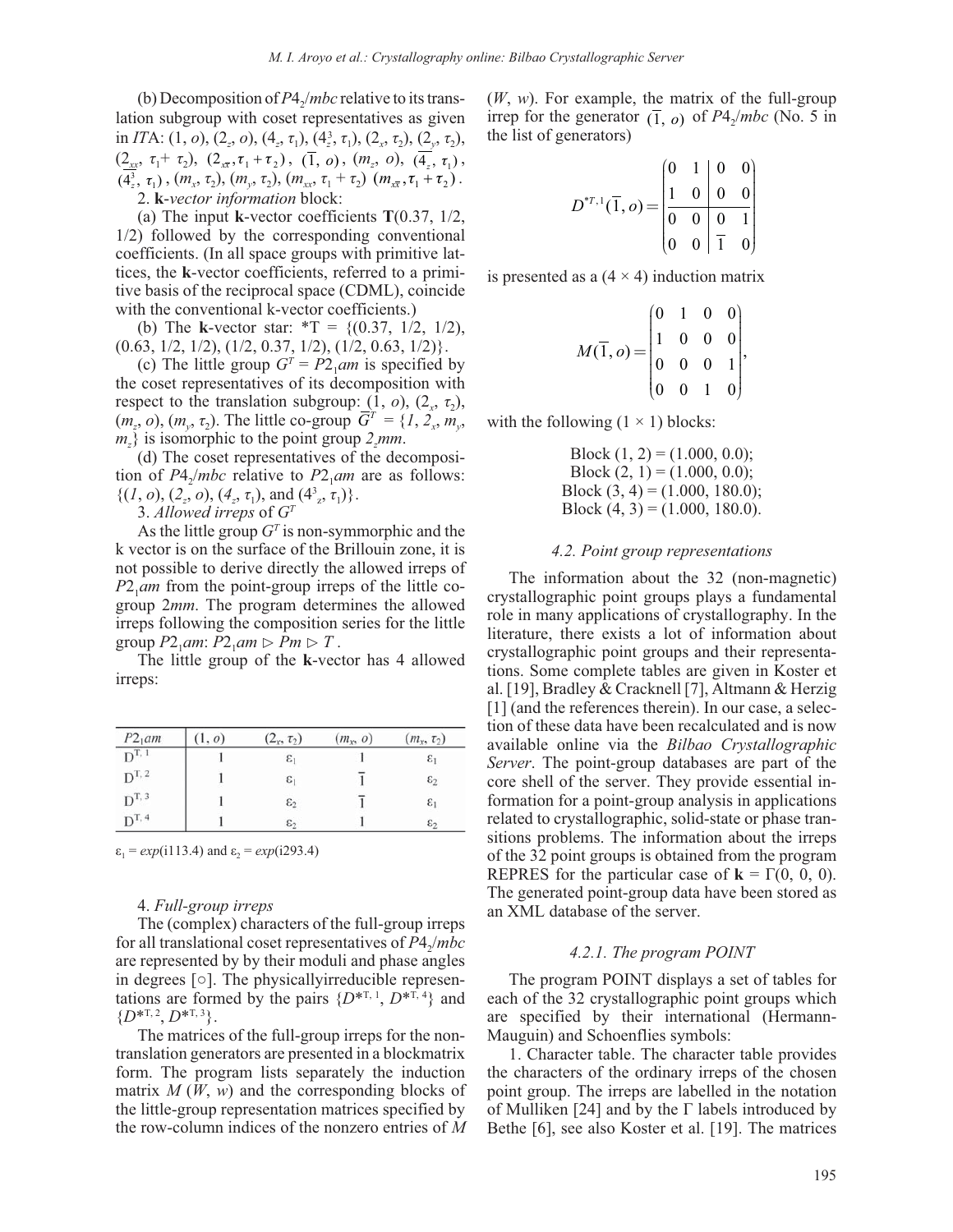of the degenerate irreps as calculated by REPRES are also accessible. The number of point-group elements in a conjugacy class is indicated by the listed multiplicity. In addition, the transformation properties of the cartesian tensors of rank 1 (vectors and axial vectors) and 2 are displayed. (The tensor of rank 0 belongs always to the totally symmetric irrep and is not listed explicitly). Cartesian tensors that transform according to two- or three-dimensional irreps are joined by brackets.

2. Subgroup table. The point-group types of the subgroups of a point group are listed with the corresponding indices with respect to the initial point group.

3. Irrep multiplication table. The table shows the decomposition into irreducible constituents of the Kronecker (direct) product of any pair of pointgroup irreps.

4. Tensor representations. A physical property can be represented by a tensor which transforms, in general, according to a reducible representation. Any reducible representation can be decomposed into irreducible constituents applying the so-called reduction ("magic") formula:

$$
\Gamma \sim \bigoplus_i n_i \Gamma_i, \text{ where } n_i = \frac{1}{|\overline{G}|} \sum_{g} \chi(g) \chi_i^*(g).
$$

Here, Γ represents a reducible representation expressed in terms of its irreps  $\Gamma_i$ . The multiplicity of the irrep is given by  $n_i$ ,  $|\overline{G}|$  is the order of the point group and  $\chi(g)$ and  $\chi_i$ (g) are the corresponding characters of the reducible representation  $Γ$  and the irrep  $Γ_i$ .

The tensor-representation tables one finds the decompositions into irreducible constituents of representations related to some important tensors (and their powers), such as the vector  $V$  (polar) or the pseudovector  $A$  (axial), their symmetrized  $[V^2]$  or antisymmetrized squares, *etc*.

5. Selection rules for fundamental transitions. The table displays the selection rules for infrared and Raman vibrational (phonon) transitions. The data in the first row of each table (specified by the trivial irrep label) corresponds to the usual infrared and Raman selection rules.

6. Subduction from the rotation group irreps. Given a representation of the rotation group of dimension  $2l+1$ ,  $l = 0, \ldots, 9$ , the table lists the pointgroup irreps which appear in its subduction to the chosen point group.

#### 5. CONCLUSIONS

The *Bilbao Crystallographic Server* site provides a free online interface for different crystallographic databases and programs at www.cryst.ehu.es. The working enviroment is divided into several

shells according to different topics, from simple retrieval tools for access to crystallographic data to more sophisticated solid-state applications.The programs available on the server do not need a local installation the only requirement is an Internet connection and a web browser. The programs on the *Bilbao Crystallographyc Server* have user-friendly interfaces with links to documentation an online help for each of the consecutive steps in a calculation. One of the important advantages of the server is that the different programs can communicate with each other, so that the output of some programs is used directly as input dato to other. In that way the server has turned into a workin environment with the appropiate tools for treating problems of theoretical crystallography, solid-state physics and crystal chemistry.

*Acknowledgements: This work has been supported by the Spanish Ministry of Science and Innovation (project MAT2008-05839) and the Basque Government (project IT-282-07).*

#### REFERENCES

- 1. S. L. Altmann, P. Herzig, Point Group Theory Tables. Oxford, Clarendon Press, 1994.
- 2. M. I. Aroyo, J. M. Perez-Mato, C. Capillas, E. Kroumova, S. Ivantchev, G. Madariaga, A. Kirov, H. Wondratschek, *Z. Kristallogr*., **221**, 15 (2006a).
- 3. M. I. Aroyo, A. Kirov, C. Capillas, J. M. Perez-Mato, H. Wondratschek, *Acta Crystallogr*. *A*, **62**, 115 (2006b).
- 4. M. I. Aroyo, H. Wondratschek, *Z. Kristallogr*., **210**, 243 (1995).
- 5. M. I. Aroyo, H. Wondratschek, in: Jahrestagung DGK-DGKK abstracts, Jena, 2004.
- 6. H. A. Bethe, *Ann. Physik*, **3**, 133 (1929) (in German).
- 7. C. J. Bradley, A. P. Cracknell, The Mathematical Theory of Symmetry in Solids, Oxford, Clarendon Press, 1972.
- 8. C. Capillas, PhD Thesis, Universidad del Pa´ıs Vasco, 2006.
- 9. C. Capillas, E. S. Tasci, G. de la Flor, D. Orobengoa, J. M. Perez-Mato, M. I. Aroyo, *Z. Kristallogr*., in press.
- 10. A. P. Cracknell, B. L. Davies, S. C. Miller, W. F. Love, Kronecker Product Tables. Volume 1, General Introduction and Tables of Irreducible Representations of Space Groups, New York, IFI/Plenum, Abbreviated CDML, 1979.
- 11. J. M. Igartua, M. I. Aroyo, J. M. Perez-Mato, *Phys. Rev. B*, **54**, 12744 (1996).
- 12. International Tables of Crystallography, Vol. A, Space-Group Symmetry, T. Hahn (ed.), 5th ed., Dordrecht, Kluwer Academic Publishers, 2002 Abbreviated: IT A.